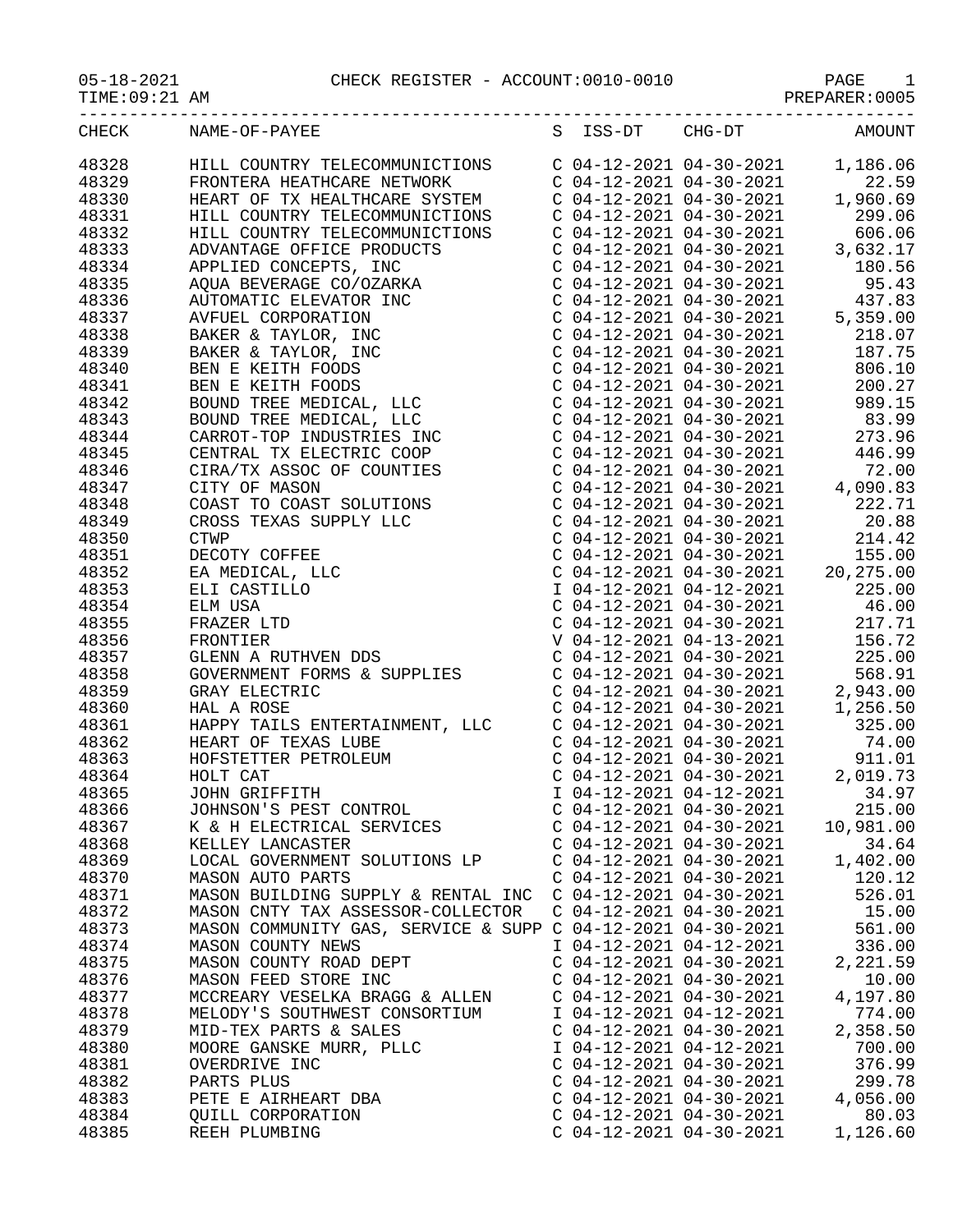| CHECK | NAME-OF-PAYEE                                                                                                                                                                                                                                                                                                                                                                                                                                                                                                            |                           |                           | S ISS-DT CHG-DT AMOUNT             |
|-------|--------------------------------------------------------------------------------------------------------------------------------------------------------------------------------------------------------------------------------------------------------------------------------------------------------------------------------------------------------------------------------------------------------------------------------------------------------------------------------------------------------------------------|---------------------------|---------------------------|------------------------------------|
| 48386 | RESERVE ACCOUNT<br>SCRIPT SHOPPE<br>SCRIPT SHOPPE<br>SMITH MUNICIPAL SUPPLIES<br>SMIDER TECHNOLOGY SERVICES<br>SPECIALIZED BILLING & COLLECTION SY C 04-12-2021 04-30-2021<br>$204-30-2021$<br>$22.10$<br>SPECIALIZED BILLING & COLLECTION SY                                                                                                                                                                                                                                                                            |                           |                           |                                    |
| 48387 |                                                                                                                                                                                                                                                                                                                                                                                                                                                                                                                          |                           |                           |                                    |
| 48388 |                                                                                                                                                                                                                                                                                                                                                                                                                                                                                                                          |                           |                           |                                    |
| 48389 |                                                                                                                                                                                                                                                                                                                                                                                                                                                                                                                          |                           |                           |                                    |
| 48390 |                                                                                                                                                                                                                                                                                                                                                                                                                                                                                                                          |                           |                           |                                    |
| 48391 | 3TATE COMPTROLLER<br>COMPTROLLER<br>COMPTROLLER<br>COMPTROLLER<br>COMPTROLLER<br>COMPTROLLER<br>COMPTROLLER<br>COMPTROLLER<br>COMPTROLLER<br>COMPTROLLER<br>COMPTROLLER<br>COMPTROLLER<br>COMPTRON<br>COMPTROLLER<br>COMPTIES<br>COMPTIES<br>COMPTIES<br>COMPTIE                                                                                                                                                                                                                                                         |                           | $C$ 04-12-2021 04-30-2021 |                                    |
| 48392 |                                                                                                                                                                                                                                                                                                                                                                                                                                                                                                                          |                           |                           |                                    |
| 48393 |                                                                                                                                                                                                                                                                                                                                                                                                                                                                                                                          |                           |                           |                                    |
| 48394 |                                                                                                                                                                                                                                                                                                                                                                                                                                                                                                                          |                           |                           |                                    |
| 48395 |                                                                                                                                                                                                                                                                                                                                                                                                                                                                                                                          |                           |                           |                                    |
| 48396 |                                                                                                                                                                                                                                                                                                                                                                                                                                                                                                                          |                           |                           |                                    |
| 48397 |                                                                                                                                                                                                                                                                                                                                                                                                                                                                                                                          |                           |                           |                                    |
| 48398 |                                                                                                                                                                                                                                                                                                                                                                                                                                                                                                                          |                           |                           |                                    |
| 48399 |                                                                                                                                                                                                                                                                                                                                                                                                                                                                                                                          |                           |                           |                                    |
| 48400 |                                                                                                                                                                                                                                                                                                                                                                                                                                                                                                                          |                           |                           |                                    |
|       |                                                                                                                                                                                                                                                                                                                                                                                                                                                                                                                          |                           |                           |                                    |
| 48401 |                                                                                                                                                                                                                                                                                                                                                                                                                                                                                                                          |                           |                           |                                    |
| 48402 |                                                                                                                                                                                                                                                                                                                                                                                                                                                                                                                          |                           |                           |                                    |
| 48403 |                                                                                                                                                                                                                                                                                                                                                                                                                                                                                                                          |                           |                           |                                    |
| 48404 |                                                                                                                                                                                                                                                                                                                                                                                                                                                                                                                          |                           |                           |                                    |
| 48405 |                                                                                                                                                                                                                                                                                                                                                                                                                                                                                                                          |                           |                           |                                    |
| 48406 |                                                                                                                                                                                                                                                                                                                                                                                                                                                                                                                          |                           |                           |                                    |
| 48407 |                                                                                                                                                                                                                                                                                                                                                                                                                                                                                                                          |                           |                           |                                    |
| 48408 |                                                                                                                                                                                                                                                                                                                                                                                                                                                                                                                          |                           |                           |                                    |
| 48409 |                                                                                                                                                                                                                                                                                                                                                                                                                                                                                                                          |                           |                           |                                    |
| 48410 |                                                                                                                                                                                                                                                                                                                                                                                                                                                                                                                          |                           |                           |                                    |
| 48411 |                                                                                                                                                                                                                                                                                                                                                                                                                                                                                                                          |                           |                           |                                    |
| 48412 | $\begin{tabular}{lllllllllllllllllllllll} \multicolumn{3}{l}{{\small \begin{tabular}{l} \multicolumn{3}{l}{{\small \begin{tabular}{l} \multicolumn{3}{l}{{\small \begin{tabular}{l} \multicolumn{3}{l}{{\small \begin{tabular}{l} \multicolumn{3}{l}{{\small \begin{tabular}{l} \multicolumn{3}{l}{{\small \begin{tabular}{l} \multicolumn{3}{l}{{\small \begin{tabular}{l} \multicolumn{3}{l}{{\small \begin{tabular}{l} \multicolumn{3}{l}{{\small \begin{tabular}{l} \multicolumn{3}{l}{{\small \begin{tabular}{l} \$ |                           |                           |                                    |
| 48413 |                                                                                                                                                                                                                                                                                                                                                                                                                                                                                                                          |                           |                           |                                    |
| 48414 |                                                                                                                                                                                                                                                                                                                                                                                                                                                                                                                          |                           |                           |                                    |
| 48415 |                                                                                                                                                                                                                                                                                                                                                                                                                                                                                                                          |                           |                           |                                    |
| 48416 |                                                                                                                                                                                                                                                                                                                                                                                                                                                                                                                          |                           |                           |                                    |
| 48417 |                                                                                                                                                                                                                                                                                                                                                                                                                                                                                                                          |                           |                           |                                    |
| 48418 |                                                                                                                                                                                                                                                                                                                                                                                                                                                                                                                          |                           |                           |                                    |
| 48419 | 1.000 E SPAY AND SAVE INC<br>LUCIO MORA<br>MASON CNTY TAX ASSESSOR-COLLECTOR C 04-26-2021 04-30-2021<br>MASON COUNTY NEWS<br>T 04-26-2021 04-30-2021<br>I 5.00<br>MASON COUNTY NEWS<br>T 04-26-2021 04-26-2021<br>T 04-26-2021<br>C 04-26-2021<br>                                                                                                                                                                                                                                                                       |                           |                           |                                    |
| 48420 |                                                                                                                                                                                                                                                                                                                                                                                                                                                                                                                          |                           |                           |                                    |
| 48421 |                                                                                                                                                                                                                                                                                                                                                                                                                                                                                                                          |                           |                           |                                    |
| 48422 | MASON COUNTY NEWS<br>MASSEY BALENTINE P.C.                                                                                                                                                                                                                                                                                                                                                                                                                                                                               |                           |                           |                                    |
| 48423 |                                                                                                                                                                                                                                                                                                                                                                                                                                                                                                                          |                           | $C$ 04-26-2021 04-30-2021 | 154.00                             |
| 48424 | NACHO'S MEXICAN AMERICAN REST                                                                                                                                                                                                                                                                                                                                                                                                                                                                                            | $C$ 04-26-2021 04-30-2021 |                           | 5,017.50                           |
| 48425 | PARTS PLUS                                                                                                                                                                                                                                                                                                                                                                                                                                                                                                               | I 04-26-2021 04-26-2021   |                           | 3,927.28                           |
| 48426 | POLLY MCMILLAN                                                                                                                                                                                                                                                                                                                                                                                                                                                                                                           |                           | $C$ 04-26-2021 04-30-2021 | 217.61                             |
| 48427 | POSTMASTER                                                                                                                                                                                                                                                                                                                                                                                                                                                                                                               |                           | I 04-26-2021 04-26-2021   | 76.00                              |
| 48428 | QUILL CORPORATION                                                                                                                                                                                                                                                                                                                                                                                                                                                                                                        |                           | I 04-26-2021 04-26-2021   | 25.99                              |
| 48429 | REEH PLUMBING                                                                                                                                                                                                                                                                                                                                                                                                                                                                                                            |                           | C 04-26-2021 04-30-2021   | 551.25                             |
| 48430 | STROEHER & SON, INC.                                                                                                                                                                                                                                                                                                                                                                                                                                                                                                     | I 04-26-2021 04-26-2021   |                           | 5,567.79                           |
| 48431 | TAMRA FREY                                                                                                                                                                                                                                                                                                                                                                                                                                                                                                               | $I$ 04-26-2021 04-26-2021 |                           | 30.00                              |
| 48432 | TDCAA                                                                                                                                                                                                                                                                                                                                                                                                                                                                                                                    |                           | I 04-26-2021 04-26-2021   | 350.00                             |
| 48433 | USOXO                                                                                                                                                                                                                                                                                                                                                                                                                                                                                                                    |                           | I 04-26-2021 04-26-2021   | 172.17                             |
| 48434 | XEROX CORPORATION                                                                                                                                                                                                                                                                                                                                                                                                                                                                                                        |                           | $I$ 04-26-2021 04-26-2021 | 510.13                             |
| 48435 | ZESCH & PICKETT                                                                                                                                                                                                                                                                                                                                                                                                                                                                                                          |                           | I 04-26-2021 04-26-2021   | 335.00                             |
| 48436 | BUDDY SCHUESSLER                                                                                                                                                                                                                                                                                                                                                                                                                                                                                                         |                           | I 04-27-2021 04-27-2021   | 617.55                             |
| 48437 | GENEVA EQUIPMENT, LLC                                                                                                                                                                                                                                                                                                                                                                                                                                                                                                    |                           | I 04-27-2021 04-27-2021   | 9,500.00                           |
| 48438 | <b>JERRY BEARDEN</b>                                                                                                                                                                                                                                                                                                                                                                                                                                                                                                     |                           | $C$ 04-27-2021 04-30-2021 | 1,221.01                           |
| 48439 | REGGIE LOEFFLER                                                                                                                                                                                                                                                                                                                                                                                                                                                                                                          |                           | $C$ 04-27-2021 04-30-2021 | 617.55                             |
| 48440 | STEPHEN MUTSCHINK                                                                                                                                                                                                                                                                                                                                                                                                                                                                                                        | $C$ 04-27-2021 04-30-2021 |                           | 882.99                             |
| 48441 | WEST TEXAS FIRE EXTINGUISHER, INC. C 04-27-2021 04-30-2021                                                                                                                                                                                                                                                                                                                                                                                                                                                               |                           |                           | 1,960.96                           |
| 48442 | WILL FREY                                                                                                                                                                                                                                                                                                                                                                                                                                                                                                                |                           | $C$ 04-27-2021 04-30-2021 | 895.94                             |
| 48443 | PAYROLL CLEARING ACCOUNT                                                                                                                                                                                                                                                                                                                                                                                                                                                                                                 |                           |                           | C 04-28-2021 04-30-2021 130,670.71 |
|       |                                                                                                                                                                                                                                                                                                                                                                                                                                                                                                                          |                           |                           |                                    |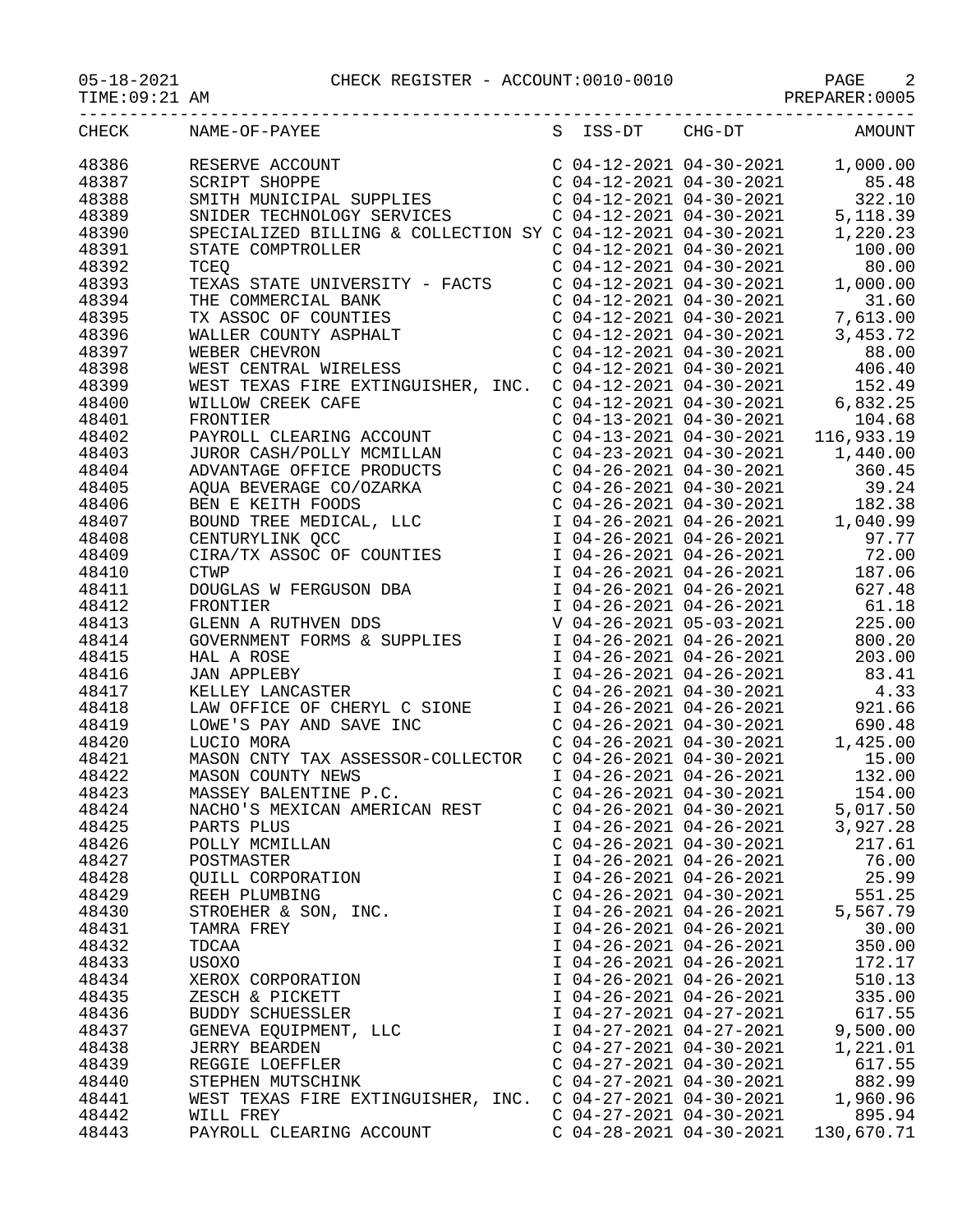05-18-2021 CHECK REGISTER - ACCOUNT:0010-0010 PAGE 3

| 48444 | BLUEBONNET CASA                                             | I 04-29-2021 04-29-2021   | 792.00    |
|-------|-------------------------------------------------------------|---------------------------|-----------|
| 48445 | FOURTH COURT OF APPEALS                                     | I 04-29-2021 04-29-2021   | 70.00     |
| 48446 | HEART OF TEXAS CHILD ADVOCACY CENTE I 04-29-2021 04-29-2021 |                           | 747.00    |
| 48447 | MASON COUNTY TREASURER                                      | $C$ 04-29-2021 04-30-2021 | 3,665.37  |
| 48448 | OMNIBASE SERVICES OF TEXAS                                  | I 04-29-2021 04-29-2021   | 244.00    |
| 48449 | STATE COMPTROLLER                                           | C 04-29-2021 04-30-2021   | 29,892.05 |